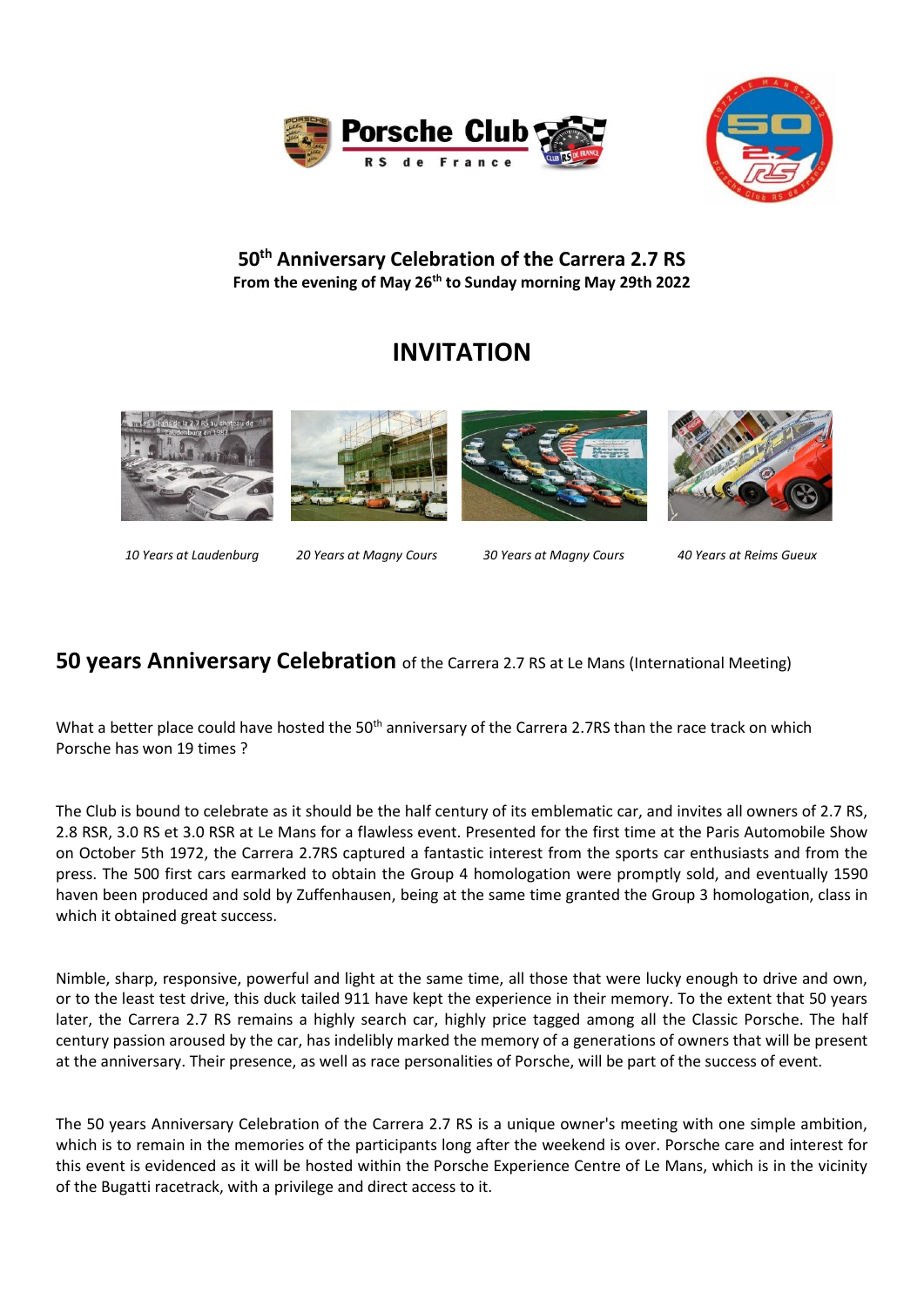# **PROGRAMME**

## **50 th Anniversary Celebration of the Carrera 2.7 RS Meeting**

#### **Thursday May 26th late afternoon** :

As of 17H00, participants welcome, administrative checks, cars identification, participants installation for three nights, welcome sparkling drink, diner and overnight at the hotel.

#### **Friday May 27 th** :

Departure from the hotel for a touristic rally through the Sarthes region : briefing about the organisation of the day, groups drive through the region with the help of paper Road Book and electronic assistance using your cell phone.. Arrival at a Chateau of the 11<sup>th</sup> century, parking and lunch at a local restaurant. Visit of the Chateau and thereafter drive back to the hotel. Late in the afternoon, departure by bus to a restaurant close to Le Mans, champagne aperitif, diner and return to the hotel by bus.

#### **Saturday May 28 th :**

Welcome of the RS/RSR's at the Porsche Experience Center of Le Mans (PEC), arrival of the Club Members invited to the event, run sessions of the 2.7 RS, and separated run sessions for those invited, all on the Bugatti racetrack, animations, lunch at the PEC, car alignment in front of the Grands Stands, Concours d'état contest, guided visit to the Automobile Museum of Le Mans, open bar all the day at the PEC. Back to the hotel, and departure by bus to the Château de Groirie for the Soirée de Gala. Concours d'état awards while sipping glasses of champagne, gastronomic diner. Return to the hotel by bus.

#### **Sunday May 29 th:**

End of the meeting. Morning guided departure to a meeting point near by the hotel, along the 24 Hours racetrack, for a farewell final picture.

#### **Caution notice and warning for the Touristic Rally and the sessions on the Bugatti Racetrack:**

You will have to present an Insurance Certificate showing that your policy covers your participation to the racetrack sessions. Would you be unable to do so, you shall pay a fee to get a day coverage on the racetrack. By subscribing to the event, you hereby declare that

- your car is a Carrera RS/RSR built by Porsche and that it complies the French Road Code
- the insurance Policy Certificate and the Motor Vehicle Inspection Certificate of your car, you and your co-pilot driving licenses allow you to drive within the French territory
- you and your co-pilot do not present any medical contraindication to drive on public roads and on a racetrack
- you waive any right of recourse against Porsche Club RS de France, for whatever reasons, except in case of wilful misconduct

The present page and the Entry Form (see next page) constitutes a contract agreed and signed between yourself and Porsche Club RS de France, that is established under the French Law.

The above programme is provisional and may be modified. Any dispute that might arise shall be submitted to a French court.

#### **The services mentioned in the program include for one person :**

3 hotel nights with breakfast, 1 lunch during the rally, 1 lunch at the PEC, 2 diners, 1 diner "de gala", 3 aperitifs with champagne, one open bar at the PEC on May the 28<sup>th</sup>, 2 bus round trips, track sessions on the Bugatti race track of Le Mans, 1 rally badge, 1 road book, 1 participation to the "Concours d'état", 1 "50 years" engine hood grill badge, 1 souvenir book of the 50<sup>th</sup> anniversary, trophies of the "Concours d'état", goodies and the Civil responsibility Insurance subscribed by Porsche Club RS de France.





This well-known motto created by the French importer at the time still applies today for the Carrera 2.7 RS. The only difference ? a gorgeous road car, happy on racetracks.

**Porsche Club RS de France**  1073 chemin de la Sablière 13630 Eyragues France –Tél. 33 (0)6 03 81 68 12 **[info@porscheclubrsdefrance.com](mailto:info@porscheclubrsdefrance.com) - [www.porscheclubrsdefrance.com](http://www.porscheclubrsdefrance.com/)** Le Porsche Club RS de France est une association loi 1901, enregistrée sous le n° W922009955 Le Porsche Club RS de France fait partie de la Fédération des Clubs Porsche de France